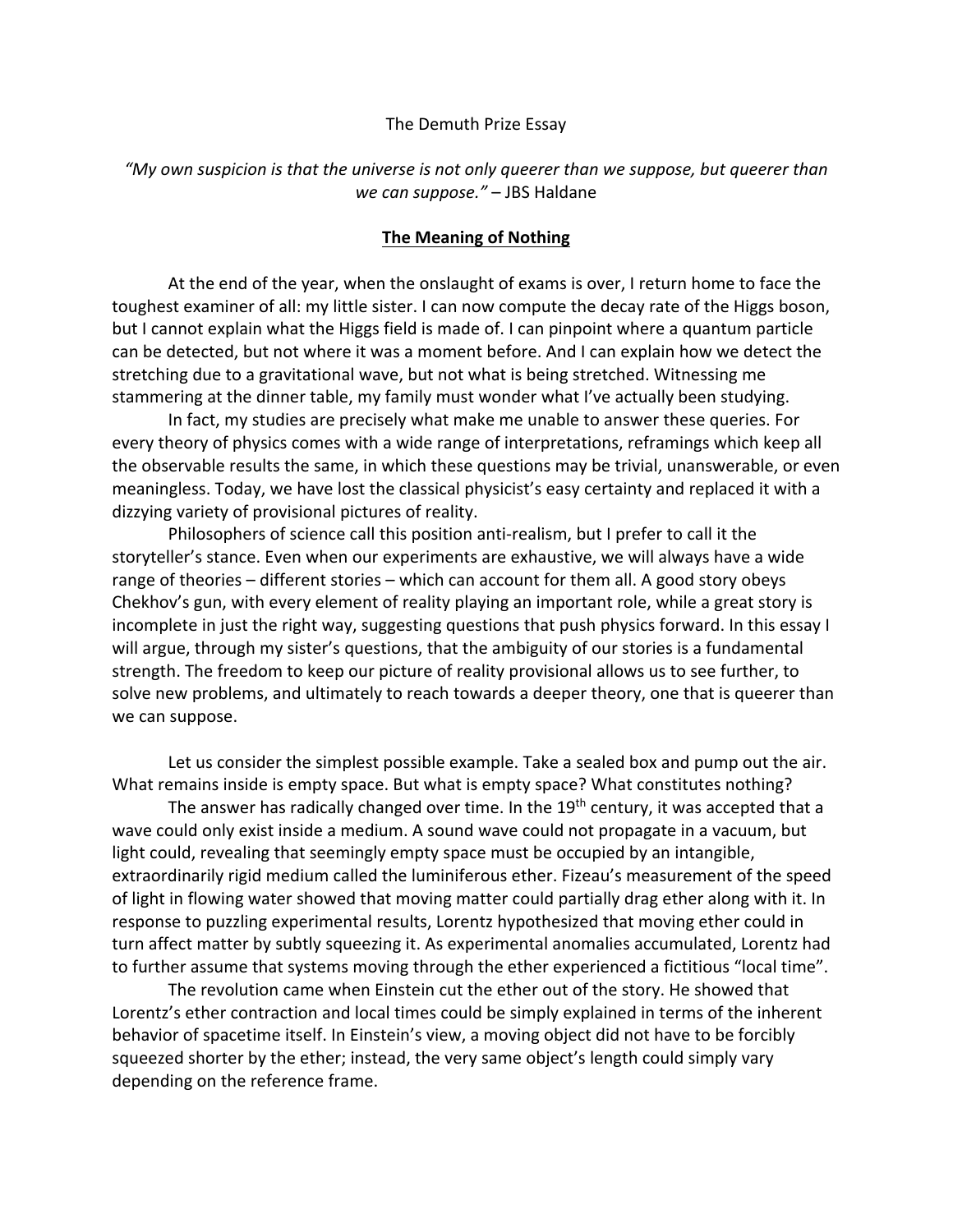In textbook accounts, this was the end of the debate, but it really was the beginning. Some physicists at the time regarded Einstein's special relativity as merely an mathematical trick, which ignored the real physical question of how the ether produced these effects. Over the next few decades, further experiments forced the ether theory to become more and more complex to accommodate the results. Eventually it was dropped, not because it had been completely ruled out (a rare thing in physics), but because it was not useful. Accounting for the ether's dynamics made theories more complicated for no material gain. It led physicists to ask questions that had no answer in experiment. And for a field in revolution, where experimental results were already hard enough to understand, this was enough to strike it out from the story. It was accepted that light waves could exist without any medium at all.

This episode was taken as a triumph for logical positivism, the philosophy that it is meaningless to speak of anything we cannot observe. However, there was nothing inherently wrong with giving the ether a role in our story. The ether was a genuinely useful idea in the 19<sup>th</sup> century because it prompted physicists to look for local explanations of electromagnetic effects, rather than settling for "action at a distance". Maxwell had a tremendously detailed picture of how the ether behaved, which made his theory difficult for contemporaries to understand, yet it led him to the revelation that light was an electromagnetic wave. The very same ether could act, in two different eras, as a wellspring for creativity or a straitjacket.

The tension between structure and minimality survives in the Standard Model of particle physics. The recently discovered Higgs boson is often described as an excitation of the Higgs field, which pervades all of space. Some philosophers of science characterize the Higgs field as a modern revival of the ether, but the two differ in important ways.

Throughout the 20<sup>th</sup> century, we found that quantum particles could be described as excitations of quantum fields. As the physicist Steven Weinberg emphasized, such fields may simply be viewed as mathematical scaffolding around the particles. They are a complication, but a very useful one, because there are few ways that fields can interact with each other, giving us strong constraints on how the corresponding particles can. Furthermore, quantum fields such as the Higgs field are minimal. The ether was a mechanical medium, with properties like elasticity, deformation, and velocity. By contrast, the Higgs field has no properties except for its value, an abstract number at every point in spacetime. It costs us much less to give the Higgs field a role in the story.

One could protest that by embracing this minimality, physicists are turning away from the fundamental questions, such as what the Higgs field *really is*. I disagree. The simplicity of the Higgs serves as both a tool for calculation and a firm foundation for speculation.

For example, in some "composite Higgs" models, the Higgs field emerges as a condensate, formed of new particles that behave similarly to quarks and gluons. In a more ether-like option, condensed matter physicists have shown that a relativistic theory can emerge within special types of matter, which play the role of the mechanical medium. For example, the electrons inside graphene behave almost precisely like relativistic particles in our world, explaining some of graphene's remarkable electrical properties. At low energies, these electrons cannot see the absolute rest frame defined by the graphene lattice, putting Lorentz's ad hoc fixes on a concrete footing. Physicists have been able to unearth these extensions to the Standard Model precisely because of the simplicity of the Higgs in the Standard Model itself.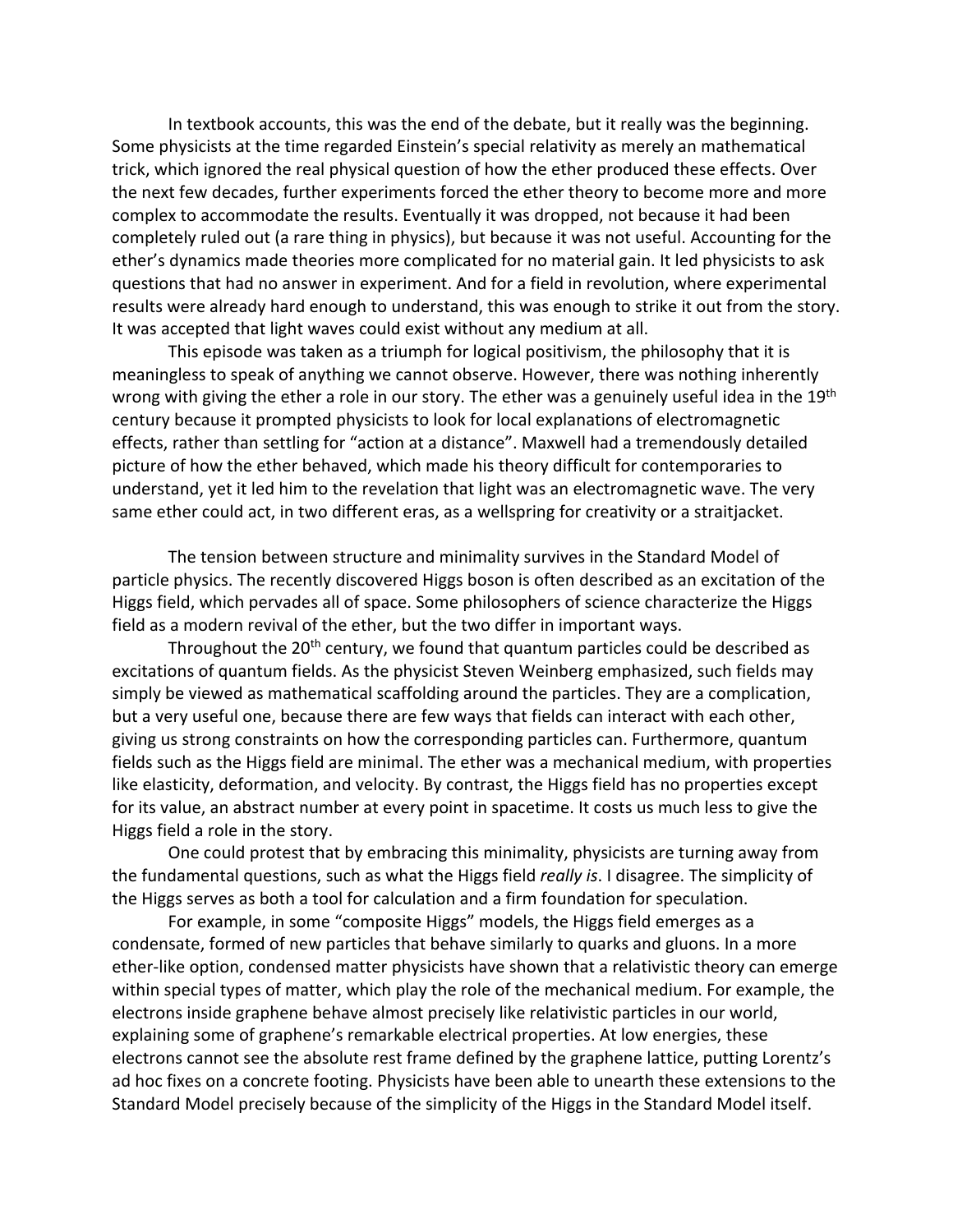More radically, it has been proposed that the entire Standard Model could emerge as in graphene, as the internal dynamics of a lattice theory. To the physicist, there is nothing wrong with such a philosophical reversal. But I personally find such proposals strange because they aren't strange enough. It seems almost too easy for fundamental physics to resemble what we find in blocks of metal. However, "lattice QCD" computations have productively used such ideas to simulate part of the Standard Model, achieving greater precision than any other method. Hence the flexibility of interpretation of the Higgs field and others like it, whether ultimately emergent or fundamental, is both an important tool and the reason I cannot answer my little sister's first question.

Let us return to the box. So far, I have been neglecting an important aspect of "nothing". For even if we shield our box against electromagnetic radiation, and cool it down to absolute zero, a sufficiently sensitive detector placed inside will still see a nonzero electromagnetic field. This is a consequence of the Heisenberg uncertainty principle. The electromagnetic field behaves quantum mechanically, which ensures that it cannot be precisely zero everywhere.

Since quantum fields are formidably abstract, let's consider a single quantum particle instead, such as the electron. In the Copenhagen interpretation, the state of an electron is described by a wavefunction, whose value at a point describes only the probability of finding the electron there. Even when an electron settles into the lowest energy state, its wavefunction remains spread out over some range. Upon a measurement of position, the wavefunction "collapses" to a sharp peak at some random point in this range.

The Copenhagen interpretation focuses relentlessly on the results of measurements, for which it accounts beautifully and minimally. It leaves questions about the wavefunction's nature or the mechanism of collapse completely unanswered, and it refuses to say where the electron was *before* the collapse, dismissing such counterfactual speculation with the pithy slogan "unperformed measurements have no results".

This glib philosophy has led to sharp reactions. The noted philosopher of science Imre Lakatos described it as a "new and unprecedented lowering of critical standards" which led to an "anarchist cult of incomprehensible chaos". More recently, the metaphysician Tim Maudlin has condemned it as "incomprehensible nonsense" and an "intellectual rot" that has overthrown the "authority of reason and evidence".

These strong emotions are warranted, but the condescension is not. To understand the working physicist's position, it is useful to consider pilot wave theory. This alternative to the Copenhagen interpretation is often championed by realist philosophers, who would prefer that measurable properties, such as the position of a quantum particle, should always be welldefined. In this interpretation, the wavefunction is a classical field, like the electromagnetic field, called the pilot wave. Every particle always has a definite location, but it is "guided" by interaction with its pilot wave, allowing it to perform feats impossible for ordinary classical particles, such as quantum tunneling. Hence, the subtlety of quantum mechanics is dispelled by describing a quantum particle as *both* a classical particle and a classical field, in a literal interpretation of wave-particle duality.

For those who have struggled with the subtleties of quantum mechanics, this simple story sets off alarm bells. For one thing, where is the probability? If the electron really has a definite position, then why is it measured to be seemingly random, even after the electron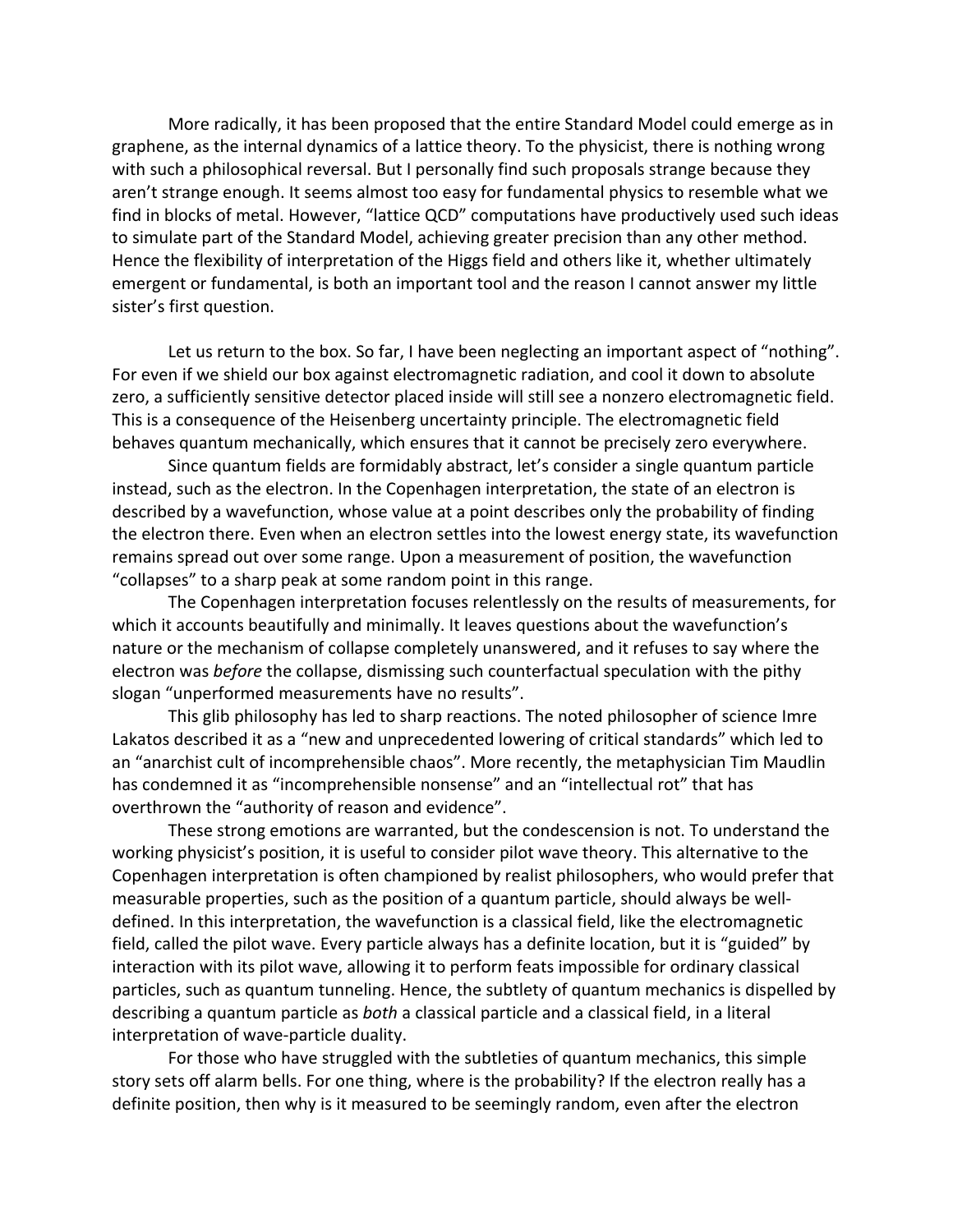settles into its lowest energy state? The answer is that the pilot wave is postulated to unpredictably shuffle about the location of the electron until its position reaches "quantum equilibrium" and matches with the predictions of the Copenhagen interpretation. This shell game is assumed to occur too quickly to detect. Worse, once it is over, the electron is predicted to hover in midair, perfectly still. Velocity measurements indicate otherwise, so pilot wave theory simply assumes they are all mistaken. Apparently, there is a *real* velocity, but it cannot be measured, and any attempt to do so yields something else. These ad hoc fixes allow pilot wave theory to avoid contradiction with the empirically verified uncertainty principle.

The pilot wave itself also has strange properties. We expect to be able to measure classical fields, but the pilot wave cannot be directly measured. Classical fields were introduced to avoid nonlocal "action at a distance", but when the particle is measured, the pilot wave instantly collapses. The collapse is postulated to be faster than light but coincidentally completely undetectable, making pilot wave theory almost impossible to reconcile with relativity. Furthermore, "Bell test" experiments confirm that this problem cannot be removed in any refinement of the theory.

The reason most physicists are hesitant to accept pilot wave theory is that it appears to have the ether's flaws. In exchange for the classical intuition of definite particle trajectories, the theory drastically increases the complexity of our world. It suggests many natural questions about the nature of the pilot wave and particle, then gives them unnatural answers which are hidden from observation. That is why, when physicists working on quantum foundations were polled at the 2011 conference *Quantum Physics and the Nature of Reality*, precisely zero vouched for the pilot wave. The interpretation is like an art teacher who sings the praises of creative freedom, yet berates any who draw outside the lines.

I focus on the negatives of pilot wave theory to illustrate why physicists do not take it as the basis of a realist interpretation of quantum mechanics. However, Copenhagen is by no means the only option. For example, in the "many worlds" interpretation, the collapse of superpositions upon measurement is replaced with inclusion of the observer in the superposition. In other words, an observer does not measure whether an electron is here or there; instead the observer enters a superposition of seeing the electron "here" and seeing the opposite. The problem is that we clearly don't *experience* such a superposition, so we must only "live" in one branch or the other. The problem of collapse is hence replaced with the problem of "self-location" in the universal wavefunction.

As queer as it sounds, the many worlds story can be useful. For instance, when describing quantum effects in the very early universe, there is no clear observer and so no clear point of collapse. It is more straightforward to implicitly adopt the many worlds attitude and compute the statistics of the universal wavefunction.

Yet another approach is quantum Bayesianiam, which flips the many worlds script: rather than having all observers living inside a universal wavefunction, the wavefunction lives in each observer's mind, representing merely their subjective knowledge. This explains wavefunction collapse as simply the acquisition of new knowledge, but has the possibly disturbing implication that the wavefunction of a system depends on the observer. In fact, even this feature can be useful in quantum information theory, especially to emphasize its links with classical information theory.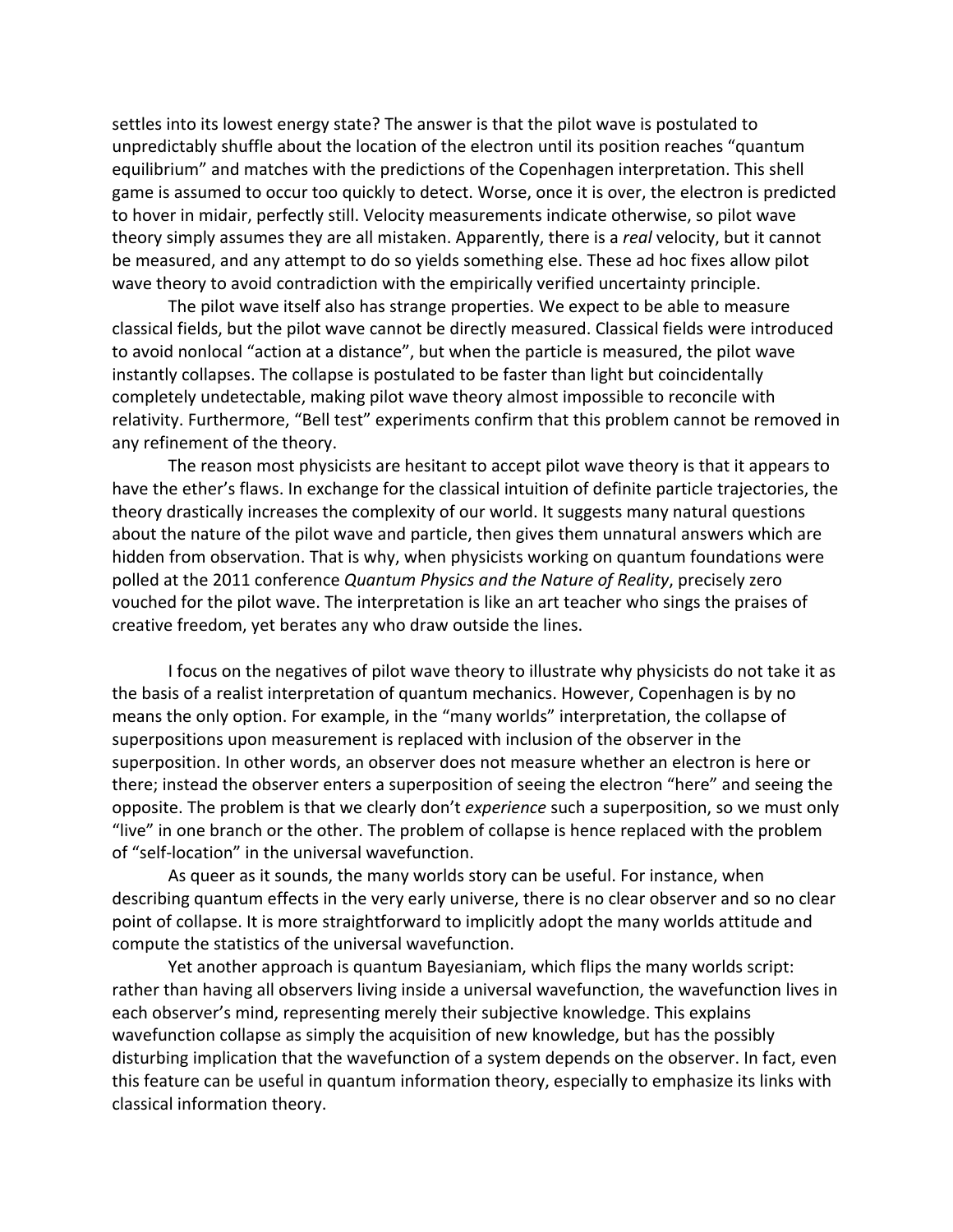Quantum mechanics weighed heavily on Kuhn's mind when he wrote about scientific revolutions. Kuhn was trained as a physicist, and appreciated how the Copenhagen interpretation permitted a different set of questions than classical physics. But he couldn't have anticipated the embarrassment of riches we have today. We collectively have a deep and fluent intuition for the behavior of the quantum world, made all the better by our ability to change interpretations at will. Philosophers may call this metaphysical confusion, but I call it a source of inspiration, and it is the reason I cannot answer my sister's second question.

Her third query relates to the hidden actor in our description of nothing: the stage of spacetime itself. It is distinct from objects like the Higgs field, which merely live on it. More precisely, when we specify a configuration of a field, we give its value at every time and place. The set of all such times and places is spacetime.

Popular books describe spacetime as a rubber sheet, which is distorted by masses and vibrated by gravitational waves. Does spacetime really have such mechanical properties?

If we imagine spacetime as the graph paper on which physics is drawn, Galilean physics and special relativity both showed that it has no absolute rest. This meant that two pictures of motion through spacetime, one at rest on the graph paper and one uniformly moving through it, were completely observationally equivalent. They simply belonged to two observers in uniform relative motion.

Einstein was led to general relativity by formally extending this symmetry of special relativity to the idea of "general covariance". Early on, he realized that any theory with general covariance would be grossly indeterminate. For example, one might expect that a Sun sitting still at some point in space would remain at that point, but a covariant theory also allowed for the Sun to suddenly spring into motion, tracing a wild path through spacetime. This was the same nondeterminism that troubled Einstein in quantum mechanics, and it led him on a long and fruitless search for alternatives.

The eventual resolution was the realization that, once again, the two pictures were perfectly observationally equivalent. The second picture simply corresponded to an observer who had chosen a peculiar set of coordinates, like a distorted projection of the globe. Despite the distortion, in both cases all physical observables matched: the Sun unambiguously traveled in a straight line. As such, Einstein could rescue determinism by simply identifying the two pictures as representing exactly the same physical motion.

This seemingly innocuous idea demoted an object's location in spacetime to an arbitrary convention of a given coordinate system. Specific points in spacetime became meaningless; observationally one could only speak of coordinate-independent ideas, such as whether or not two particles met. Einstein interpreted this radically, summarizing his theory by saying: "People before me believed that if all the matter in the universe were removed, only space and time would exist. My theory proves that space and time would disappear along with matter." In his hardline view, spacetime had no independent existence.

Despite Einstein's position, the idea of an independent spacetime has survived. There have been formulations without it, such as twistor theory, where the fundamental objects are not spacetime points but possible meetings of particle trajectories. However, they tend to be fearsomely mathematically complex. The fact remains that spacetime is an incredibly useful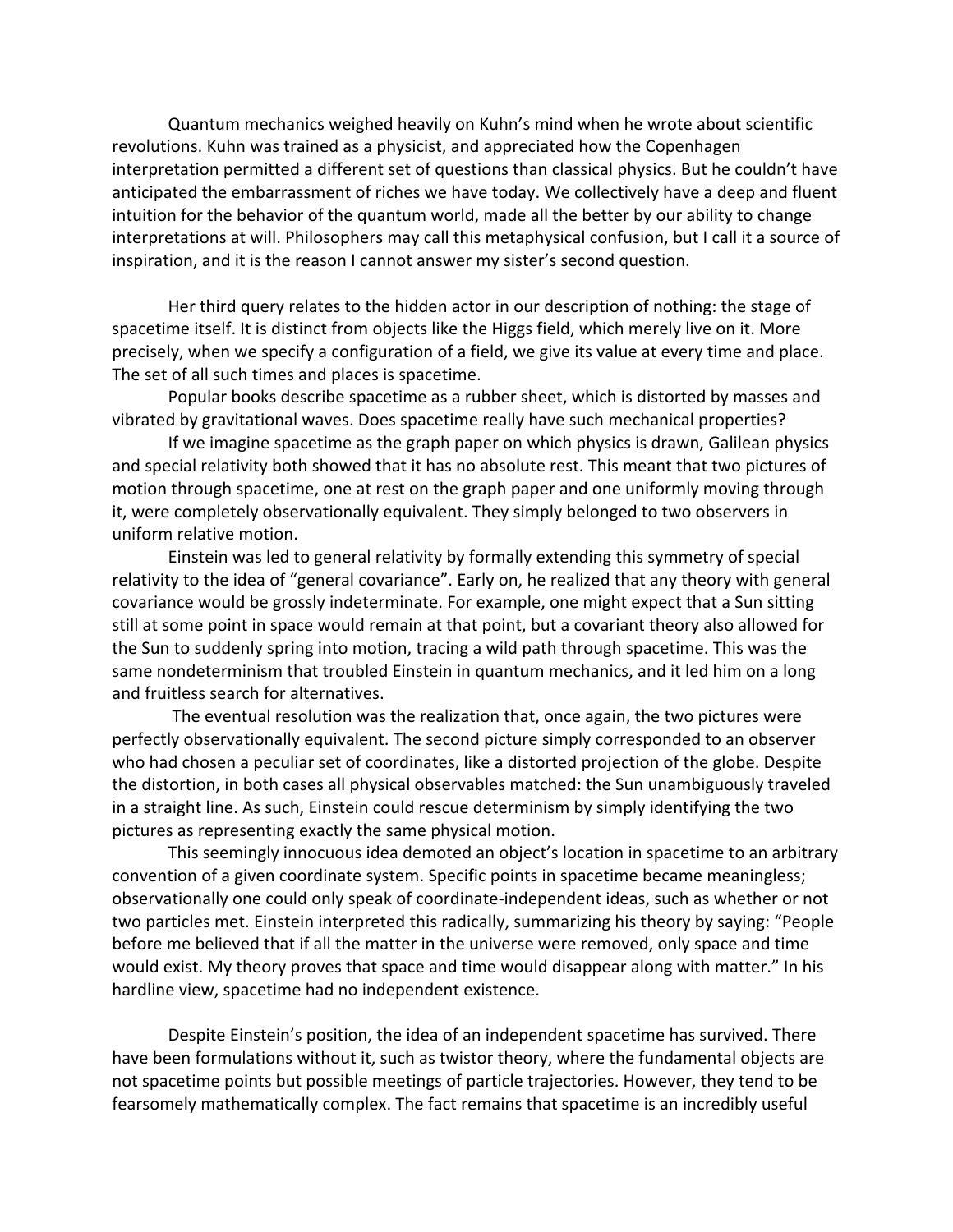and intuitive tool. Our brains are hardwired for notions of space and time, and they can play an invaluable role in the story if they are introduced carefully.

If we stick with spacetime, we still must account for the ambiguity that Einstein pinpointed. This "gauge fixing" is often done by restricting the allowed coordinate systems. For example, the ADM formalism forces coordinates to unambiguously split apart space and time. This is essential for numerical simulations of relativity: we can't expect a computer to compute how a system changes over time if we don't tell it what time is. Alternatively, one can treat a given spacetime as a fixed, ether-like background whose vibrations are gravitational waves, giving a picture useful for both popular imagery and scientific work.

Both of these approaches are directly against the spirit of relativity, as Einstein imagined it. They work best when spacetime curvature fluctuations are small. But this is the simplest and most intuitive case, and hence a natural starting point, especially in theories that attempt to go beyond classical gravity. For example, loop quantum gravity begins by splitting apart space and time, while string theory begins with a fixed background. Despite much heated discussion, neither is a fatal flaw. General relativity is in a certain sense the simplest possible theory of gravity, and the deep philosophical principles Einstein saw in it may turn out just to be lowenergy accidents.

Appeals to principles have an unsteady track record in fundamental physics. They often boil down to rejecting theories using the biased, incomplete intuition of a less fundamental one. I do not think that deep principles do not exist; I believe, without evidence, that a final theory will tell us unambiguously what is real and what is not. But I know that only experiment will lead us there. The Large Hadron Collider has probed lengths fifteen orders of magnitude smaller than the eye can see, and the truth lies fifteen more below.

Established physics is a straightforward hierarchy of nested theories: chemistry emerges from atomic physics, which emerges from nuclear physics, which in turn emerges from the Standard Model, with one neat story for each layer. But when we push to the edge of our knowledge, we find a patchwork of confusion. As we look deeper, seemingly fundamental ideas may disappear, reappear, or become irrelevant. The data that will someday bring us to the next layer are ambiguous or incomplete, and we cope by making our stories of the world equally so. These complexities of interpretation appear even when we analyze "nothing" at all, as we saw for the Higgs field, quantum fields in general, and spacetime itself.

A metaphysician may charge that physicists today can calculate the value of everything but know the meaning of nothing. They are correct. Fundamentally, I cannot answer any of my sister's questions; I cannot explain what is inside an empty box. Our current theories are provisional, tangled, even contradictory, while the truth may be queerer than we can today suppose. But it is precisely by allowing ourselves to tell such wild stories about nothing that we will someday glimpse the nature of everything.